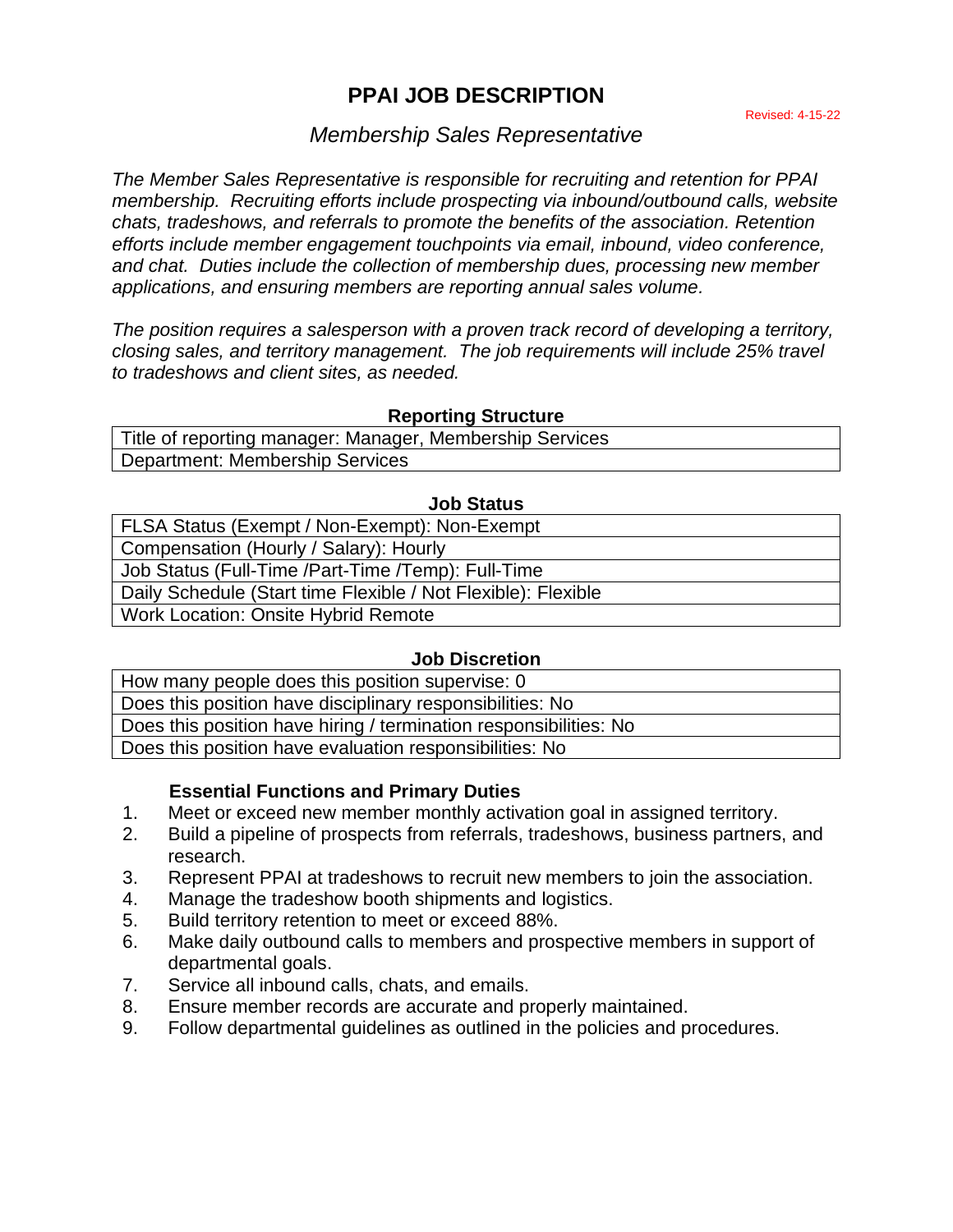# **Association Wide Responsibilities & Values (expectations of everyone)**

- 1. Provide honest and open communication to support a successful workplace.
- 2. Provide a timely response to inquiries related to projects, reports, and correspondence for all audiences both internally and externally.
- 3. Provide a high-quality of service to all audiences both internally and externally.
- 4. Be fair, consistent, responsive, and supportive of leaders, staff, board members, members, and vendors.
- 5. Help PPAI to continually seek improvement by escalating concerns, process improvements, policy changes, or innovations to your manager. Be prepared to personally manage changes taking place within PPAI and the industry.
- 6. Be empowered, accountable and responsible for your career success, actions, influence, and impact on the organization.
- 7. Foster cultural values, mission and overall organizational guidelines of PPAI.

| <b>School/Certification Authority</b> | EUUCQUUII NEUUIIEIIIEIIIS<br>Degree/<br><b>Certification</b> | <b>Major/ Minor</b>  |
|---------------------------------------|--------------------------------------------------------------|----------------------|
| College: Preferred                    | BA/BS                                                        | Business / Marketing |
|                                       |                                                              |                      |

# **Education Requirements**

#### **Experience Requirements**

| <b>Type of Work</b>  | <b>Years of</b><br>experience | <b>Depth of Experience</b>  |
|----------------------|-------------------------------|-----------------------------|
| Outbound phone sales | 4+ Years                      | 80 calls per day            |
| Tradeshow experience | 2+ Years                      | Recruit for the Association |

# **Knowledge, Skills and Abilities**

| <b>KSA's</b>                      | <b>Years of</b><br>experience | Depth of KSA's |
|-----------------------------------|-------------------------------|----------------|
| Excellent written & verbal skills | 4+ Years                      | High           |
| Strong organizational skills      | 4+ Years                      | High           |
| Attention to detail               | 4+ Years                      | High           |
| Strong goal orientation           | 4+ Years                      | High           |
| Demonstrated proficiency in M-S   | 4+ Years                      | High           |
| <b>Office Suite</b>               |                               |                |
| Relationship building             | 4+ Years                      | High           |

# **Physical Requirements**

| *Sitting:             | Minimum 6 hours (ACD queue) / 0% at shows          |
|-----------------------|----------------------------------------------------|
| *Standing:            | Minimum 4 hours (tradeshow related) / 100% on show |
| *Lifting:             | 25 pounds (tradeshow related)                      |
| *Pushing/Pulling:     | 50 pounds (tradeshow related)                      |
| *Bending/Stooping:    | 25 pounds (tradeshow related                       |
| *Extended work hours: | Some weekends (tradeshow related)                  |
|                       |                                                    |